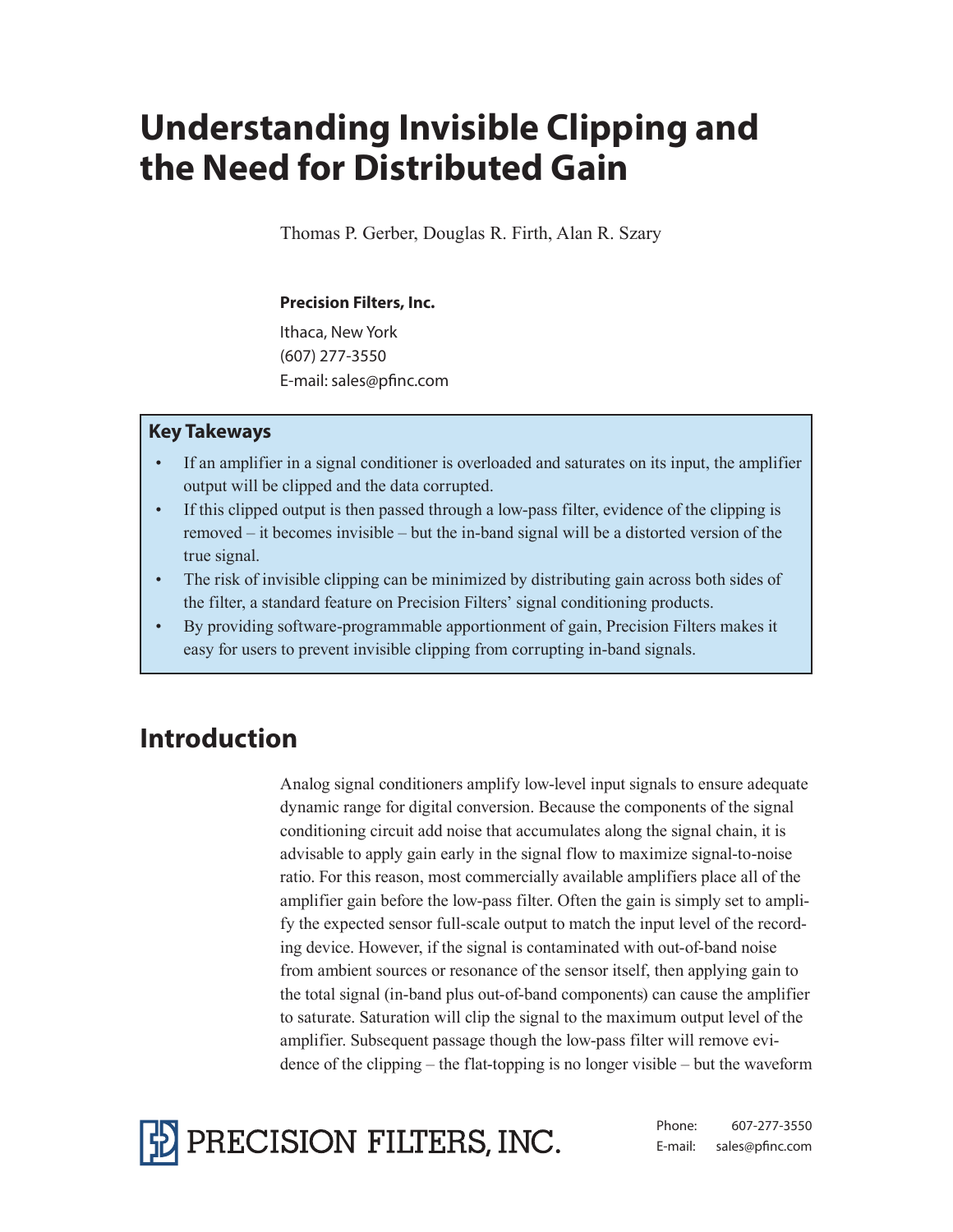at the output of the filter will be a distorted version of the true in-band signal. The clipping is therefore invisible, since there is no way to know if clipping has occurred from visual inspection of the output waveform.

This paper demonstrates the effects of invisible clipping using a simple test signal. Strategies for preventing invisible clipping are then discussed, including the use of distributed gain, programmable gain reserve, and overload detection – features that are standard in all Precision Filters (PFI) signal conditioning products.

#### **Invisible Clipping: A Test Case**

To illustrate the effects of invisible clipping on signal conditioner output, consider a stationary test voltage signal from a hypothetical sensor with the following form:

$$
y_s = y_{ib} + y_{ob} \tag{1}
$$

where  $y_s$  is the total signal,  $y_{ib}$  is the in-band signal of interest, and  $y_{ob}$  is outof-band noise. The in-band signal is modeled using the first two (odd) harmonics of a square wave,

$$
y_{ib} = A\sin\left(2\pi f_1 t\right) + \frac{A}{3}\sin\left(2\pi f_3 t\right), f_3 = 3f_1\tag{2}
$$

The frequencies  $f_1$  and  $f_3$  are set to 5 kHz and 15 kHz, respectively, and the amplitude *A* is set equal to 1.061 V to yield a peak in-band signal level of 1 V [\(Figure 1](#page-2-0)). This signal is contaminated with a source of out-of-band white noise  $(y_{ob})$  that is band-limited with a center frequency of 100 kHz (Figure [1](#page-2-0)B) and an rms voltage of 2.4 V. It is assumed that the presence and level of the out-of-band noise  $y_{ob}$  is unknown at the time of measurement.

Now assume the signal  $y<sub>s</sub>$  in [Figure 1](#page-2-0) is fed into a signal conditioner and amplified prior to low-pass filtering. The desired peak signal level for input to the downstream analog to digital converter (ADC) is 4 V. The gain on the amplifier is therefore set to x4 to yield an in-band signal with a peak level of 4 V. However, the gain is also applied to the out-of-band noise level, resulting in a total amplified signal that exceeds the  $\pm 10$  V limit on the amplifier output ([Figure 2\)](#page-3-0). Consequently, the total signal *ys* saturates the amplifier and the signal is clipped.

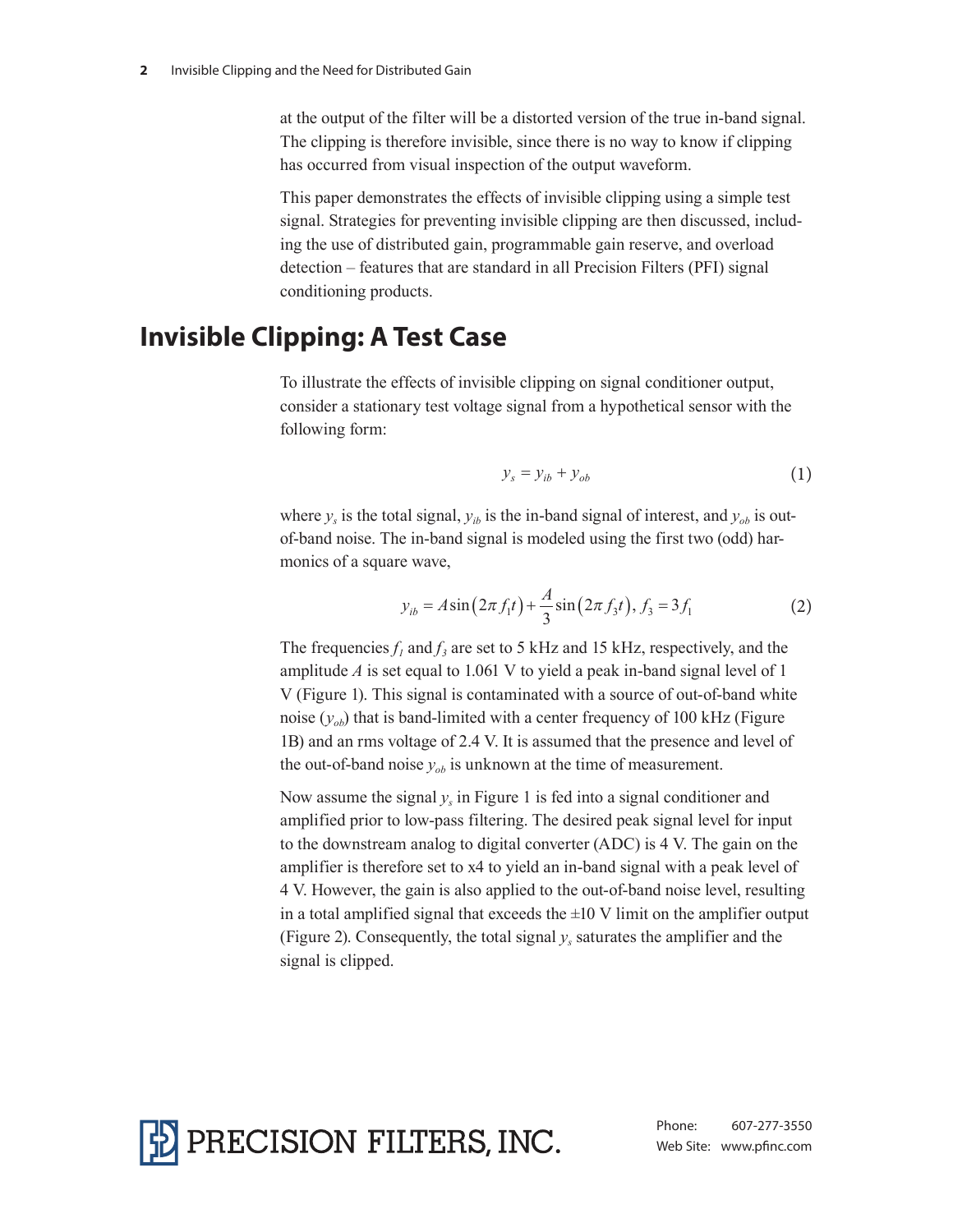

<span id="page-2-0"></span>Figure 1. (A) Test signal constructed to demonstrate the effect of invisible clipping. The total signal *ys*  includes an in-band component  $y_{ib}$  (peak voltage = 1 V) and out-of-band noise  $y_{ob}$  (rms voltage = 2.4 V). (B) Amplitude spectrum of *y<sub>s</sub>*. The in-band square wave components  $f_1$  (5 kHz) and  $f_2$  (15 kHz) are clearly distinguishable from the band-limited noise centered at 100 kHz.

To simulate passage of this clipped signal through a subsequent low-pass filter stage, PFI's 8-pole LP8P filter transfer function is applied to it. The LP8P is similar to a Bessel filter: they both have a linear phase response, but the amplitude roll-off of the LP8P is sharper than an 8-pole Bessel. The LP8P is set to a cutoff frequency  $(F_C)$  of 25 kHz to ensure preservation of the in-band signal  $y_{ib}$  and rejection of the out-of-band noise  $y_{ob}$ .

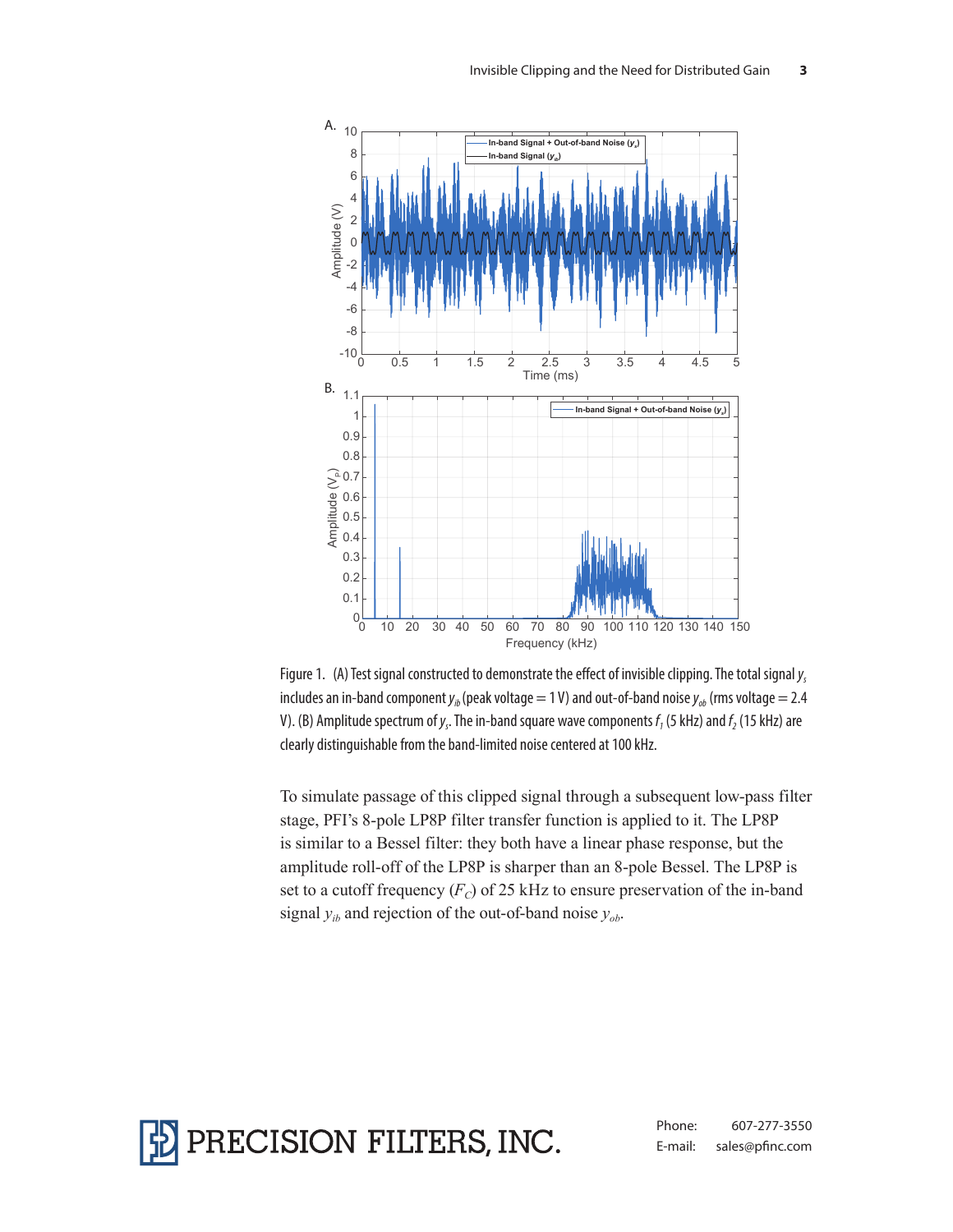#### **4** Invisible Clipping and the Need for Distributed Gain



<span id="page-3-0"></span>Figure 2. Test signal after passage through the pre-filter amplifier (gain  $= x4$ ). Beyond the  $\pm 10$  V  $d$  clipping threshold, the total amplified signal (= 4  $y_s$ ) is  $d$ ipped and limited to a peak voltage of 10 V. The amplified in-band portion of the signal  $(=4 y<sub>i</sub>)$ , which lies below the clipping limits of the amplifier, is shown for reference.

The resulting filter output is shown in [Figure 3](#page-4-0)A. The model in-band signal  $y_{ih}$  is also shown with a gain of x4 applied for comparison. Notice that the filtered waveform is a distorted version of the amplified in-band signal, despite the clear spectral separation between the in-band signal and out-ofband noise. Moreover, there is nothing in the waveform to indicate the input to the filter was clipped. Importantly, this distortion of the in-band signal occurs even though the clipping threshold of the amplifier  $(\pm 10 \text{ V})$  is above the maximum in-band signal level (4 V). The distorting effect of clipping on the in-band waveform can be understood by comparing amplitude spectra between clipped and unclipped filter inputs ([Figure 4](#page-5-0)). Clipping introduces spurious spectral energy into the filter's passband [\(Figure 4B](#page-5-0)) and reduces the magnitude of the in-band signal components (i.e.  $f_1$  and  $f_3$ ).

For comparison, [Figure 3](#page-4-0)B shows the output of the filter when the input signal is not clipped. In this case, the LP8P is applied directly to the output from the sensor (i.e.  $y_s$ , as shown in [Figure 1](#page-2-0)), with the gain applied to the filter output. The resulting waveform matches the in-band signal  $y_{ib}$ , with slight attenuation and time delay that are determined by the LP8P's frequency response.

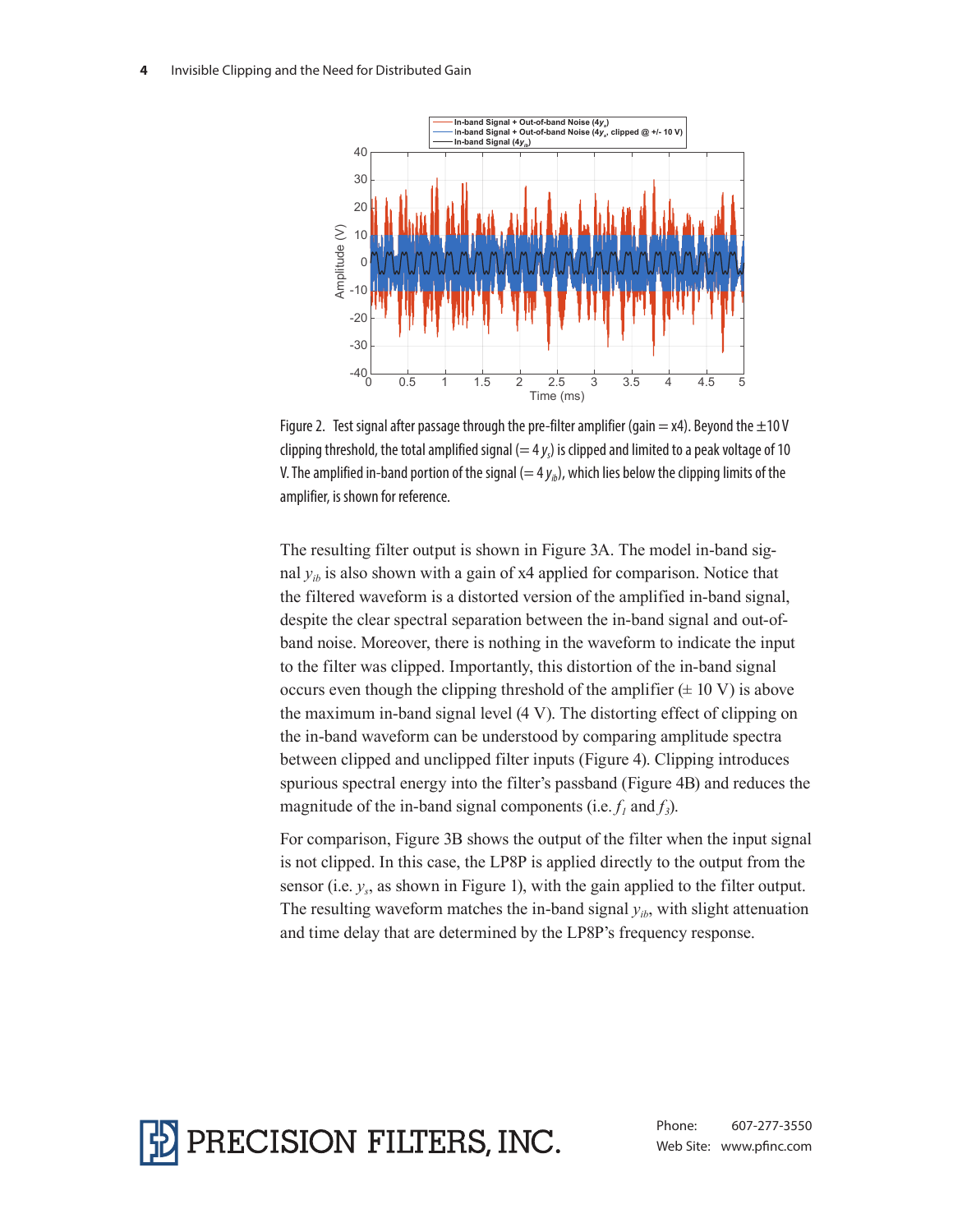

<span id="page-4-0"></span>Figure 3. (A) Output (0-2 ms) produced by filtering the amplifier-clipped total signal (i.e. 4*ys* clipped at  $\pm$ 10 V) with PFI's LP8P filter set to a cutoff frequency ( $F<sub>c</sub>$ ) of 25 kHz. The amplified in-band signal (i.e. 4y<sub>ib</sub>) is shown for comparison. (B) Output (0-2 ms) produced by filtering y<sub>s</sub> with PFI's LP8P filter set to a cutoff frequency ( $F_C$ ) of 25 kHz. In this case all gain (x4) is applied after the filter. The amplified in-band signal (i.e.  $4y<sub>ib</sub>$ ) is shown for comparison.

### **Distributed Gain and Gain Reserve**

The preceding example demonstrated how clipping by a pre-filter amplifier can degrade the in-band signal in the filter output. The clipping occurred because the input to the pre-filter amplifier contained out-of-band noise that was either unknown or poorly constrained. This degradation was shown not to occur if the amplification was reserved for a post-filter stage. It is tempting to conclude from this that the gain required for the in-band signal should always be applied after any filter stages.

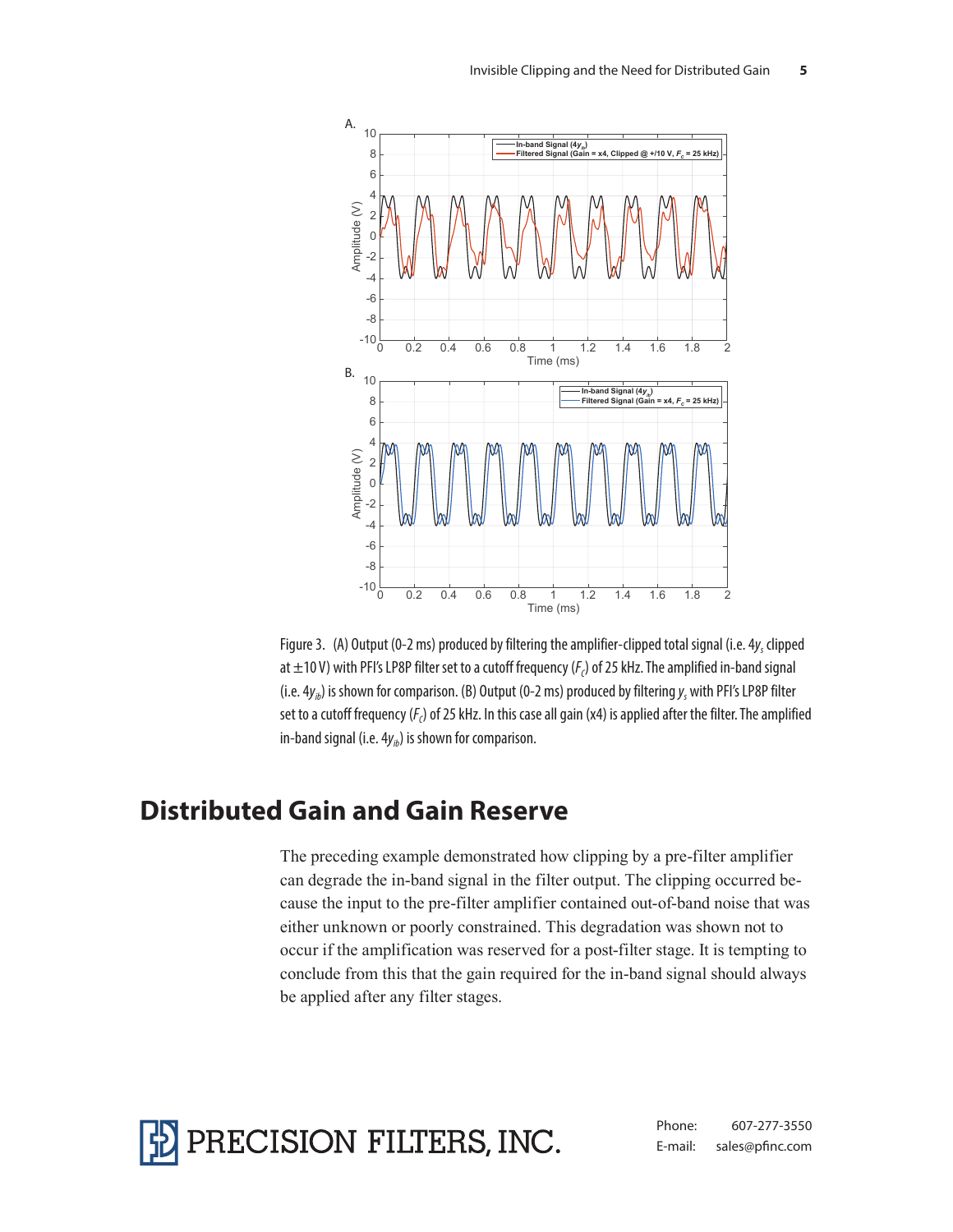

<span id="page-5-0"></span>Figure 4. (A) Comparison of amplitude spectra between clipped and unclipped versions of the amplified signal  $y_s$ . (B) Inset from (A) showing the passband of the filter used in this study (LP8P,  $F_c$   $=$ 25 kHz) on the decibel scale.

But this approach ignores the fact that the op-amps and filters comprising the signal conditioning chain introduce noise as well. Though generally low-level, if this self-noise is picked up and subsequently amplified by a later gain stage, it can significantly reduce the signal-to-noise ratio (SNR) of the recorded signal. For this reason, it is advisable to apply as much gain as possible close to the sensor.

With this tradeoff in mind, Precision Filters offers signal conditioning topologies that distribute the gain needed for the in-band signal across both sides of the low-pass filter stage. In this way, a balance can be struck between preserving SNR and protecting against signal clipping due to out-of-band energy. The pre-filter gain (PRG) and post-filter gain (POG) can be independently programmed to achieve a desired total gain. To facilitate setting the PRG and POG, it is also helpful to define the gain reserve, which can be used to

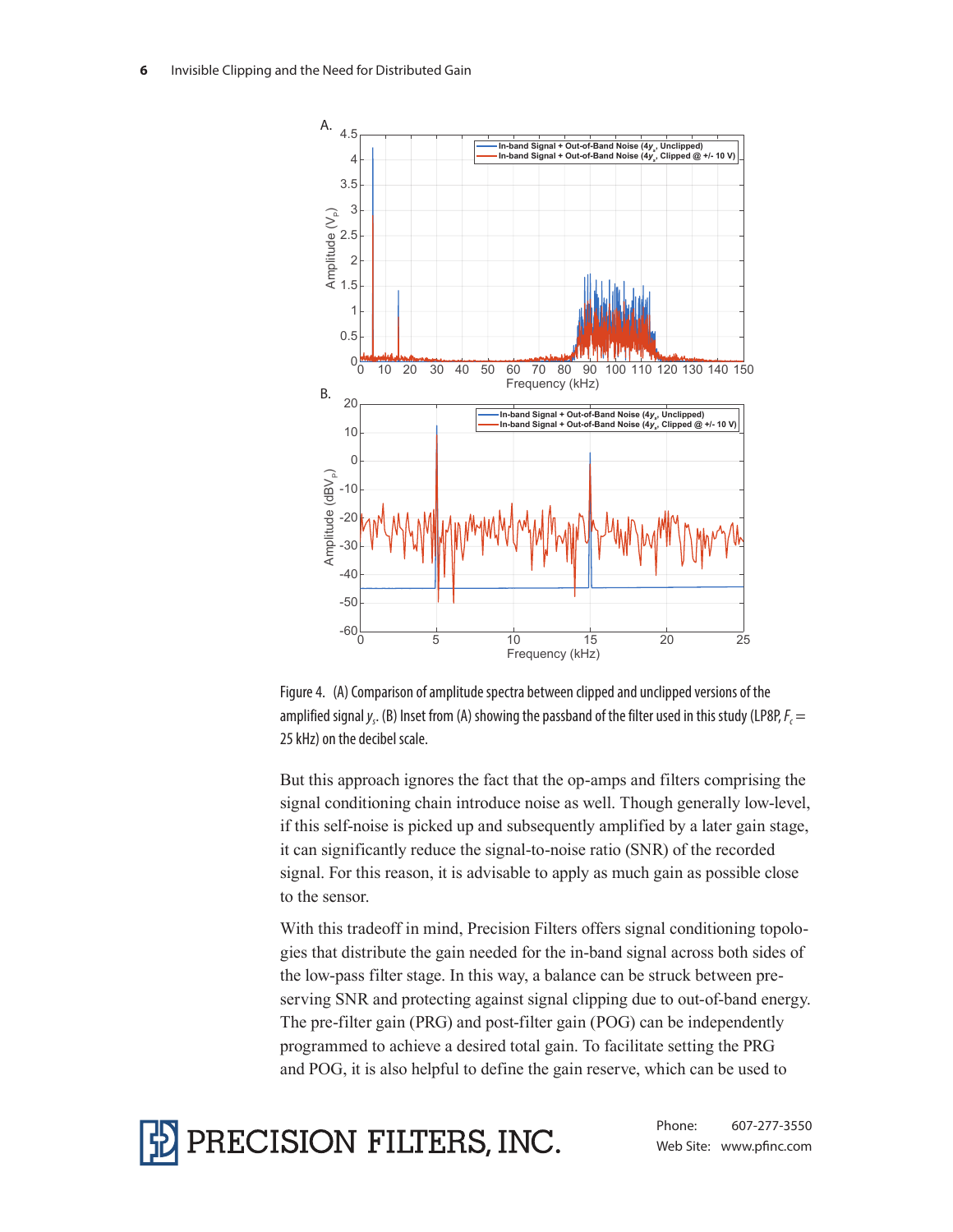quantify the required headroom for out-of-band noise to avoid clipping by the pre-filter amplifier.

To understand the gain reserve, consider the signal flow depicted in Figure 5. From (1), we can define the input to the low-pass filter,  $y_{in}$ , as

$$
y_{in} = G_{PR} (y_{ib} + y_{ob}) \tag{3}
$$

where  $G_{PR}$  is the pre-filter gain factor (PRG). Now assume the filter removes the out-of-band noise, preserving only the in-band component so that the output from the post-filter amplifier *yout* is

$$
y_{out} = G_{PO}(G_{PR}y_{ib}) = G_T y_{ib}
$$
\n<sup>(4)</sup>

where  $G_{PQ}$  is the post-filter gain factor (POG) and  $G_T$  is the total gain factor. Dividing (3) by (4) gives

$$
\frac{y_{in}}{y_{out}} = \frac{G_{PR}}{G_T} \frac{y_{ib} + y_{ob}}{y_{ib}} = \frac{R}{G_{PO}}
$$
(5)

where the gain reserve *R* is defined by

$$
R = \frac{y_{ib} + y_{ob}}{y_{ib}} = 1 + \frac{y_{ob}}{y_{ib}}
$$
 (6)

Between (5) and (6), it should be apparent that if the maximum value of  $y_{in}$  is determined by the clipping threshold of the pre-filter amplifier, and the maximum value of *yout* is determined by the input limits on the recording device, then the gain reserve *R* defines how large the in-band signal plus out-of-band noise can be relative to the in-band signal before clipping will occur. (Or, equivalently, *R*−1 defines how large the out-of-band signal can be relative to the in-band signal.) With (5), expressions for PRG and POG can be written in terms of *R*:

$$
G_{PR} = \frac{1}{R} \frac{y_{in}}{y_{ib}} \tag{7}
$$

$$
G_{PO} = R \frac{y_{out}}{y_{in}}
$$
 (8)

For example, consider an in-band signal from a sensor with a peak voltage of 5 mV. This signal will be digitized by an ADC with a maximum input of 5 V. To maximize dynamic range, a total gain  $G_T$  of x1000 is desired for the inband signal. To guard against out-of-band noise, a gain reserve of 4 is chosen, allowing for out-of-band noise to exceed the level of the in-band signal by a factor of 3 without clipping. The clipping threshold of the pre-filter amplifier  $(\pm 10 \text{ V})$  sets the maximum value of  $y_{in}$  at 10 V. From (7), this equates to a

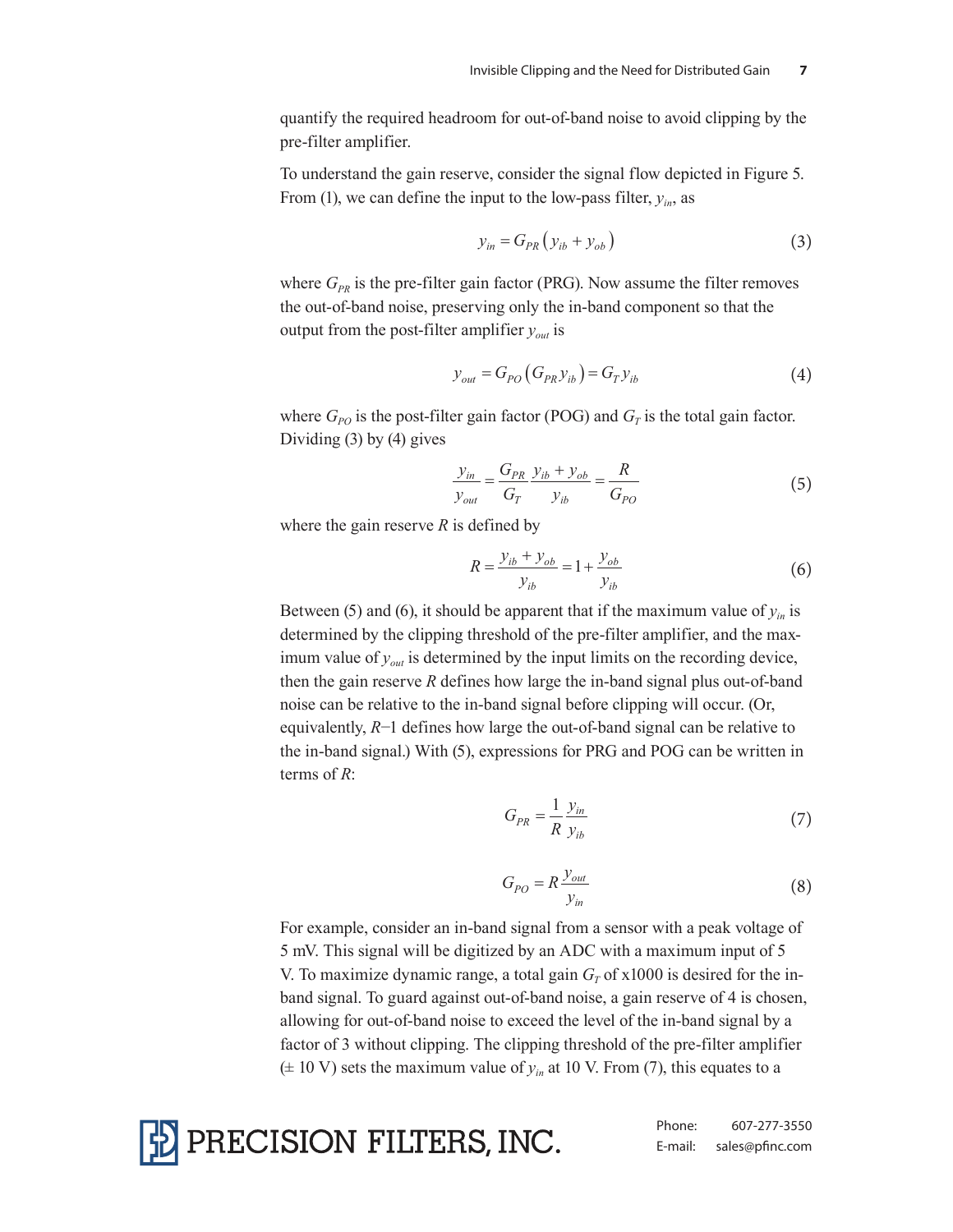PRG of x500 and thus a POG of x2. With these settings, the in-band signal will be amplified to a peak level of 2.5 V prior to filtering while the out-ofband signal will be amplified to a peak level of 7.5 V, ensuring the clipping threshold of 10 V is not exceeded.



Figure 5. Signal flow diagram for a signal conditioning system with a distributed gain topology

In practice, a software GUI allows users to control and set the gain reserve employed on PFI's signal conditioners, with options to independently set PRG, POG, gain reserve, and the maximum levels of  $y_{ib}$  and  $y_{out}$ . Because the gain resolution of the amplifiers limits the PRG and POG to discrete levels, PFI's software calculates and displays the actual gain reserve for any combination of the above parameters so that the actual out-of-band protection is known at the time of measurement.

Even with the option of programming gain reserve using distributed gain, there may be instances where the anticipated out-of-band noise levels are underestimated. In this case a signal may clip even with out-of-band protection. For this reason, PFI places overload detectors between the low-pass filter and pre-filter amplifier to alert users when an amplifier has saturated. This provides an extra layer of protection, allowing users to verify that their recorded data has not been corrupted by otherwise invisible clipping at a pre-filter stage.

### **Summary**

Invisible clipping can be an insidious problem. Like aliasing, the corrupting effect of clipping cannot be easily identified and removed in a sampled signal. So in addition to applying low-pass anti-alias filters prior to sampling, care must be taken to ensure that amplifier gain is set so that clipping due to outof-band energy is prevented. Signal conditioning topologies that distribute gain across both sides of the low-pass filter provide a way to simultaneously optimize SNR and minimize the risk of amplifier clipping. By providing programmable PRG, POG, and gain reserve, along with built-in overload detection, PFI's signal conditioners are designed to ensure valid data can be collected even when the in-band signal from a sensor is dominated by out-ofband noise.